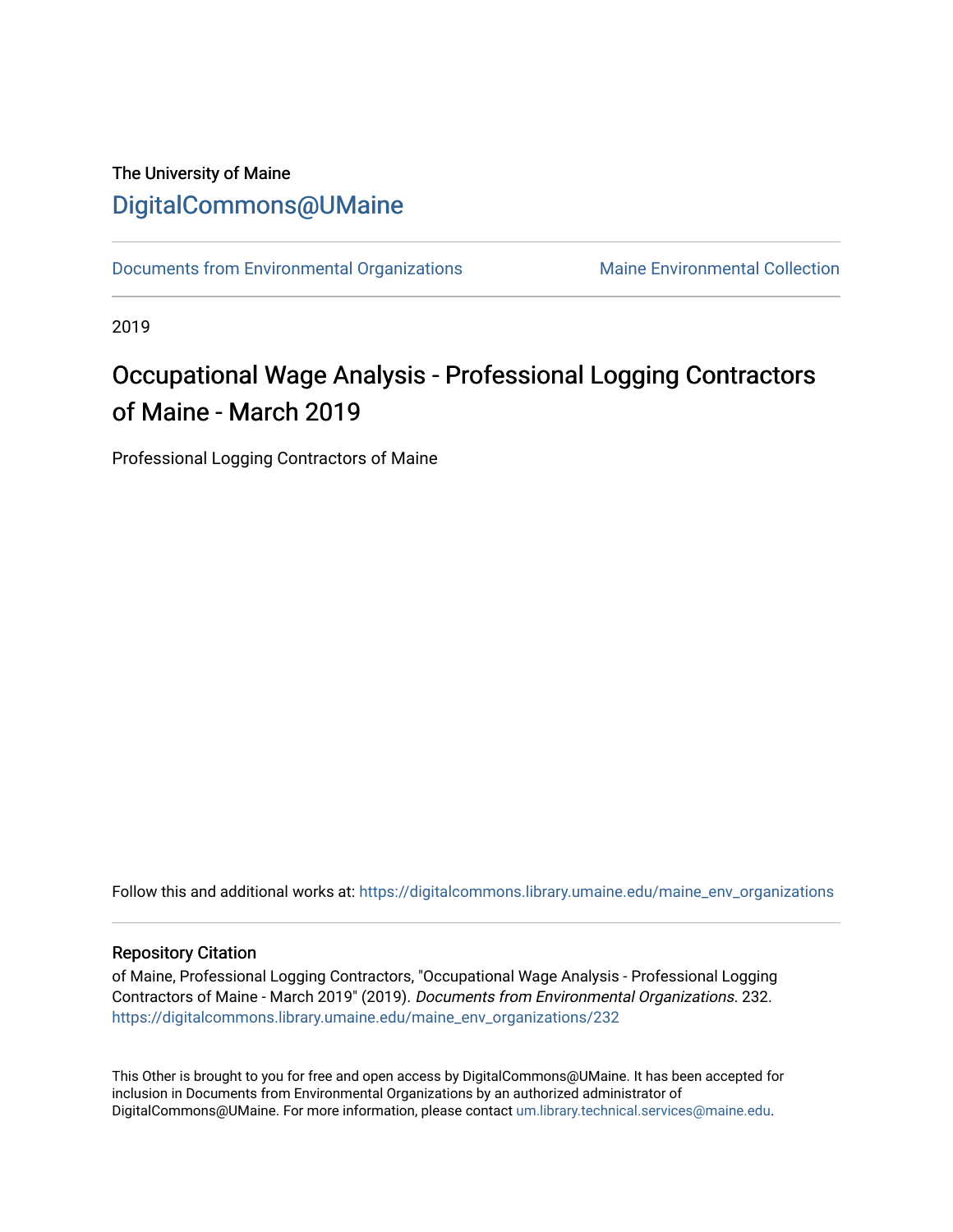#### **Professional Logging Contractors of Maine**

## **Maine Logger and Log Trucker Employment Availability and Wage Analysis Report Executive Summary**

## **Prepared by Maine Center for Business and Economic Research University of Southern Maine March 2019**

#### **Background**

Recent expansions announced at several mill facilities in Maine, in addition to the potential development of mass timber production facilities located in the state over the next several years, will continue to increase the demand for harvested wood fiber. The logging industry, which contracted following a slew of mill shutdowns in the state over the past decade and was impacted by the severe economic recession in 2008-2009, has been challenged in ramping up production and harvests due to workforce constraints that are intensifying despite rising demand for wood. In addition, the logging workforce is rapidly aging and large numbers of workers will soon be retiring and need replacement. Stagnant or negative population growth and an aging population across Maine, particularly in rural areas, greatly limits the potential pool of workers. Competition for workers across the state is intensifying and reaching crisis levels in many industries, including logging and other manufacturing and production oriented sectors of the economy.

Success in attracting and retaining workers is highly dependent upon the compensation workers can receive for a set of skills in one job compared to another, or for the same job in a different industry. Maine's logging industry has been challenged in offering competitive wages to attract and retain workers and compete against other industries vying for the same dwindling pool of workers. Although capital expenses in the logging industry have risen across the board, prices paid for wood harvesting and trucking have not. This scenario has left little room for businesses to offer higher, more competitive wages to workers or to entice new businesses to enter the industry. If the industry is to meet the projected demand for harvested wood fiber, a significant boost to the logging workforce pipeline will be required, which will largely be dependent on the ability of the industry to pay higher wages that can attract and retain workers in an intensely competitive labor market.

This analysis considers the competitiveness of occupational wages of key logging industry occupations in comparison to other industries competing for similarly skilled labor. We also estimate the relationship between harvested production and labor requirements with respect to announced and planned expansions at mill facilities in Maine and the projected workforce replacement requirements over the next 10 years as older workers age out of the workforce. Lastly, we provide a summary update of estimates of the economic impact of the logging industry in Maine on the state economy in terms of jobs and earnings.

Our analysis relies upon several sources of labor market and occupational wage and employment data to compare wages in key logging occupations to wages of occupations with comparable skill sets and related industries. We report wages by median hourly and wage distributions for the 10th, 25th, 75th, and 90th percentiles. While secondary data reported through government and proprietary sources are limited in the level of occupational detail and do not provide a window into every scenario, they do provide a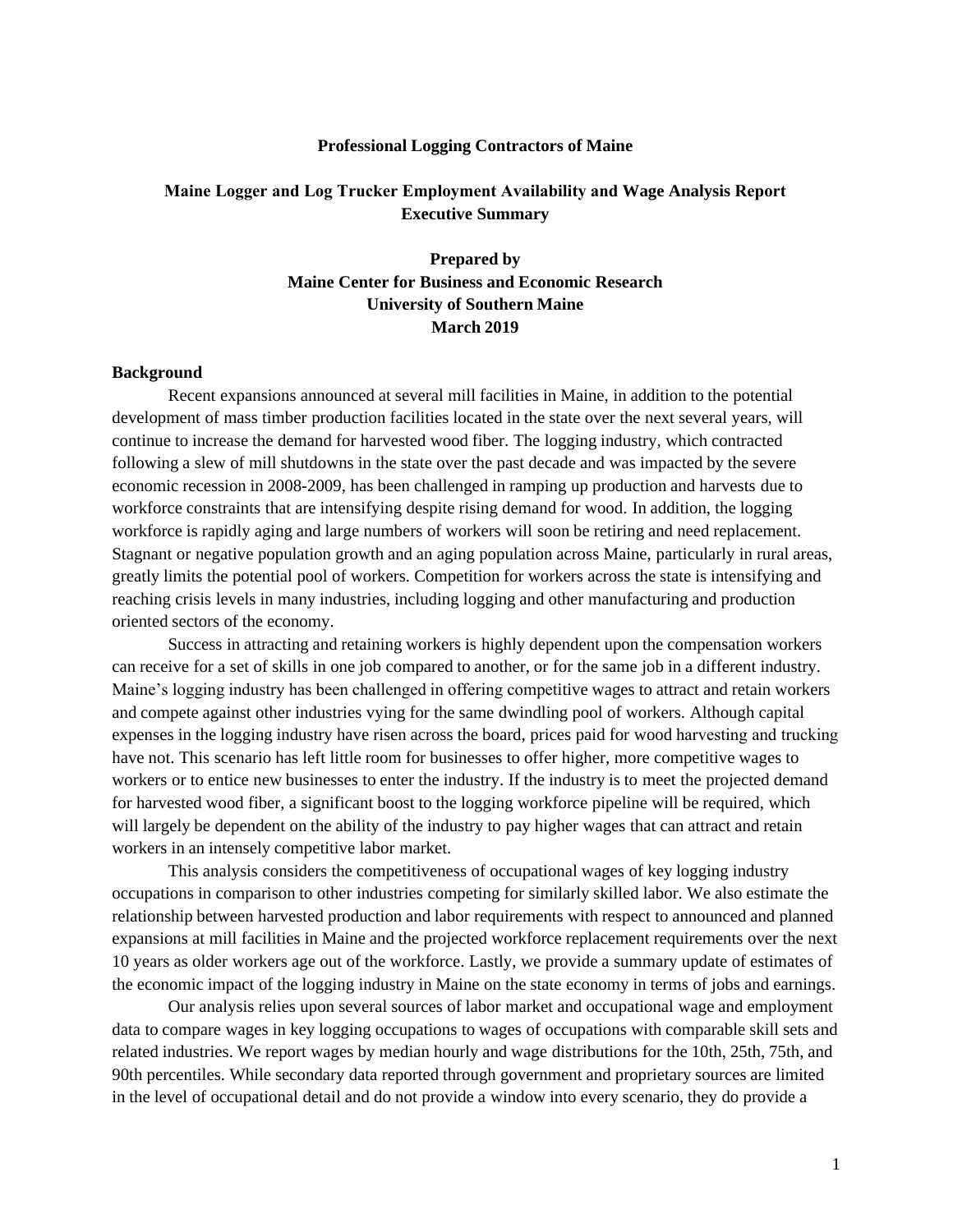robust representation of the competitiveness of wages across similar occupations and industries. A detailed presentation of the employment and wage data is included in an accompanying Data Appendix.

The key findings of this analysis are that the logging industry has a significant impact on the state's economy and is a critical employment base to the state's rural regions. Recently announced expansions increasing demand for wood product will demand an additional 100 jobs in the logging industry in the immediate future. In addition, occupation projections suggest upwards of 200 workers per year will need to be replaced over the next 8-10 years due to an aging workforce. Business critical occupations in the logging industry, including equipment operators and truck drivers which comprise 2 out of every 3 jobs, currently earn relative wages well below comparable occupations in other industries making it difficult to recruit and attract workers. We provide a bulleted summary of key findings of our analysis as follows.

## **Overview of Labor Force Trends**

- The labor market is tight, at technical full employment across the state. Statewide employment numbers have not grown above levels seen 10 years ago (pre-recession). The size of the state's labor force has grown only slightly, about level with pre-recession (2008-09) peaks as unemployment rates have dropped. This has largely been the result of existing populations coming back into the labor force, a source of workers which is close to tapped out.
- Tight labor market conditions are expected to continue, driven by demographic and structural labor force constraints. The demographic trends in Maine suggest a deficit of an estimated 62,000 working age people (16-64) in the state by 2026, holding any migration constant. Tight labor market conditions are more pronounced in industries with specialized skill demands, such as logging and manufacturing, but may not require a formal 4 year college degree.
- Population and workforce challenges will differ regionally. Central and rim counties will be most strained by an aging population and regional and statewide out-migration. More regionally specialized industries, like logging and the broader forest products sector, will be most challenged to attract and retain skilled workers.

#### **Logging Industry Employment and Earnings Trends**

- Employment in the logging industry totaled an estimated 3,652 workers in 2018; a decline of 9.4% since 2010.
- Traditional employment (paid employees) continues to make up the bulk of jobs in the industry, while self-employed (non-employers) workers comprise a little over 1/3 of all workers. (Does not include proprietary income earners). Self-employed workers declined by 70 jobs between 2010 and 2018 (-5.2%) while traditional employment declined by about 300 jobs or -11.6% over the same period. While traditional employment has been on a slow decline, self-employment has been a bit more cyclical reaching a peak of 1,588 jobs in 2015 before falling back to current levels.
- Regional employment continues to be concentrated in the northern rim and Penobscot counties, where industry-wide wages are typically also highest.
- The average earnings for all employment in Maine's logging industry has increased by 5% since 2010, an average increase of just over \$2,100 per worker compared to an average increase of \$5,500 in comparative industries, such as construction, wood manufacturing, and pulp and paper manufacturing.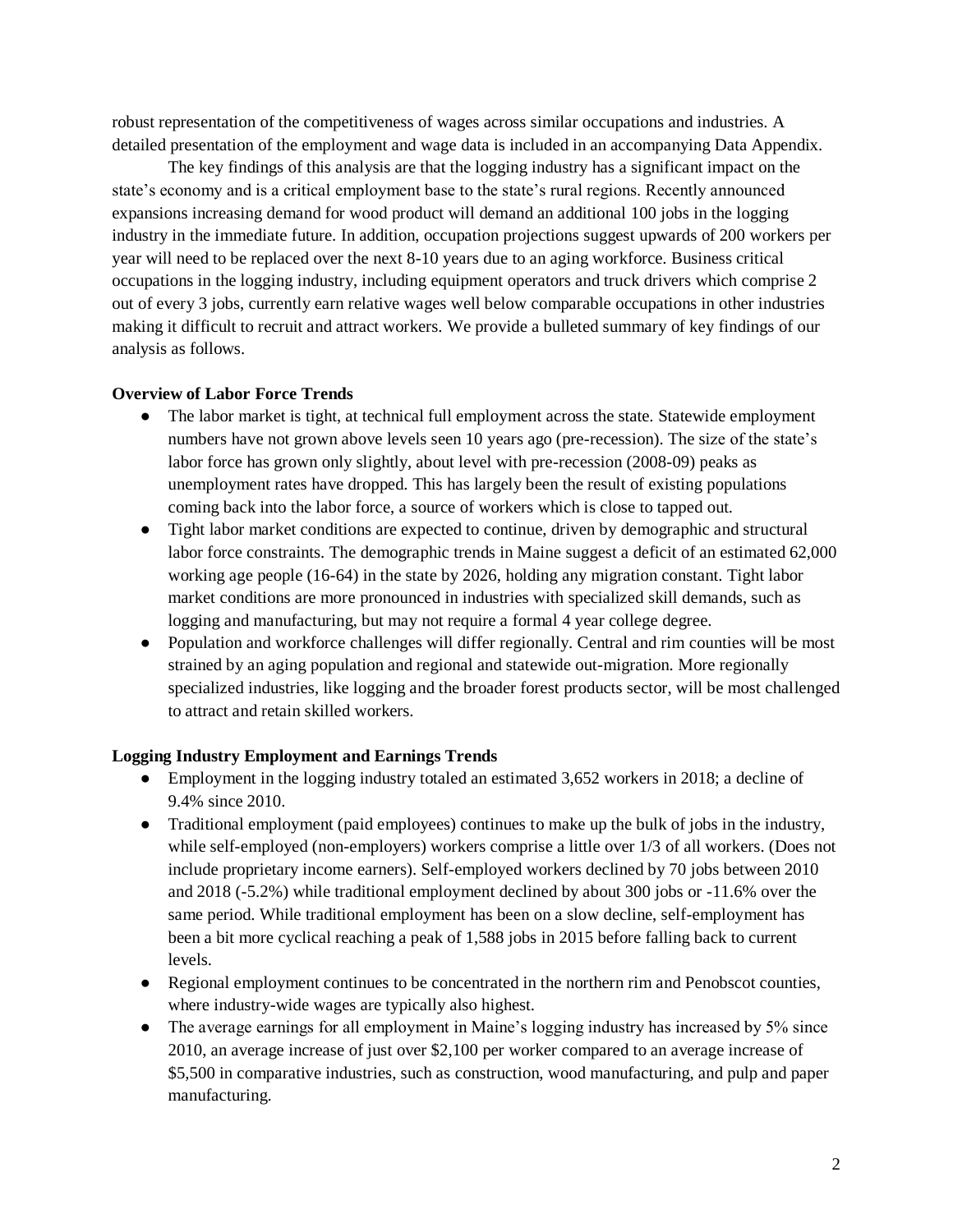● Average earnings in the logging industry peaked in 2015 and have fallen over the last several years following a pattern of declining prices for wood fiber products delivered to mills in Maine.<sup>1</sup>

## **Logging Industry Occupational Wage Profile<sup>2</sup>**

A summary of logging industry occupations can be found in Table 3 in the Data Appendix. A full list of reported logging industry occupations can be found in Table A1 of the Data Appendix. We focus on two key occupations that make up the bulk of the business critical occupations in the industry for which occupational data is reported; Logging Equipment Operators and Heavy Truck Drivers. Virtually all Logging Equipment Operators work in the Logging industry, while Heavy Truck Drivers work in a number of industries with only a small share employed in Logging. To capture wage comparisons across industries for Heavy Truck Drivers, we use a special dataset from the US Bureau of Economic Analysis that reports wages for an occupation by industry, which is not available elsewhere. The data reported from this dataset is slightly different than data reported for other occupations in this report. The value of using this data is we are able to compare relative wages across industries for the same occupation - Heavy Truck Drivers.

The skill sets of Logging Equipment Operators and other Logging industry occupations are often transferable or easily adaptable to occupations in other industries. Workers may be enticed to make a 'lateral' move to an occupation which pays higher wages for their same skill set than is earned in the Logging industry. Therefore, we also report key findings for key occupations in the Pulp and Paper Manufacturing industry and for Sawmill Operators. In addition, we consider the wages of occupations with comparable skill sets as those related to Logging Equipment Operators.

We report wages as the median hourly wage and the range for which 80% of workers earn wages - this reflects the 10th and 90th percentile wage range reported in the occupational statistics.

Logging Equipment Operators

- Over half of employment in the logging industry falls under Logging Equipment Operators, which include such jobs as Loader, Yarder, Skidder, Log Processor, Feller-Buncher, and Delimber Operators among others.
- In comparison to other occupations with transferable skill sets in other similar and productionoriented industries, Logging Equipment Operators earn significantly lower wages posing a competitive disadvantage for the Logging industry in recruiting and retaining workers,
- The median hourly wage in 2018 for this occupational category was \$16.47 per hour. Eighty percent of jobs earned between \$12.35 and \$23.08. The range of hourly earnings reflects the various jobs and respective pay levels.

<sup>&</sup>lt;sup>1</sup> A recent report by the James W. Sewall Company titled "Historic and Predicted Wood Costs in Maine for Selected Species and Products" December 2018 prepared for FOR/Maine found that mill delivered rates for various pulpwood products peaked in 2015 and fell in subsequent years following mill closures. While prices for hardwood pulpwood are predicted to rise steadily through 2022, prices for spruce-fir pulpwood and other softwood pulpwood are predicted to remain relatively flat from 2017 prices, both well below price levels from just a few years ago. <sup>2</sup> Occupational data for earthwork and excavation workers in the Logging industry are not reported in any data sources. There is occupational data for Excavating and Loading Machine and Dragline Operators (SOC 53-7032) across all industries in Maine, which had a median hourly wage of \$18.70 per hour.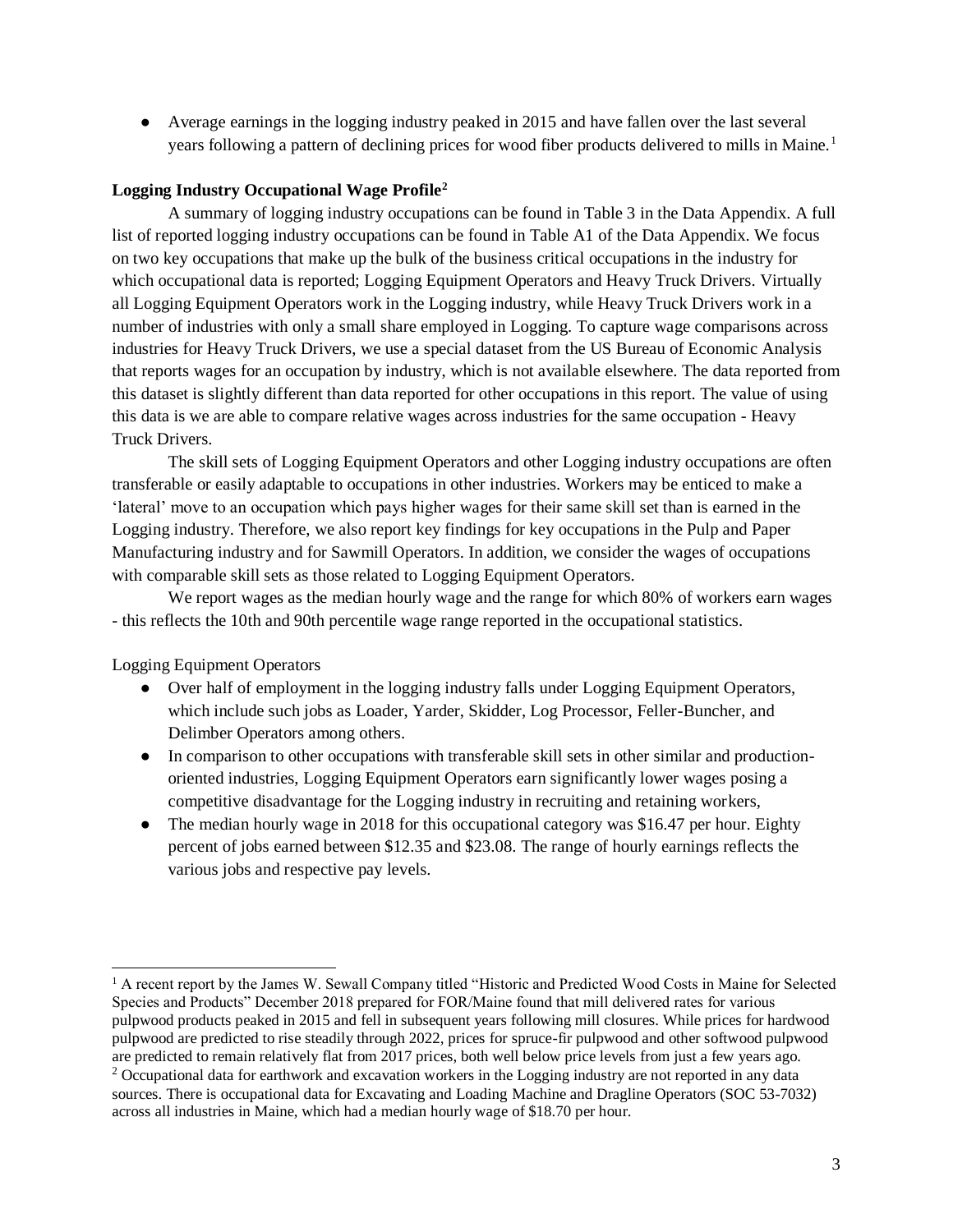Heavy Truck Drivers (Chip and Log Truck Drivers)

- The median hourly wage for truck drivers in the Logging industry in 2017 was \$15.23, while 80% of workers earned between \$9.31 and \$19.00.
- Compared to the numerous other industries employing heavy truck drivers, truck drivers in logging earn among the lowest wages.
- For example, truck driver wages in growing industries such as Merchant Wholesalers (Eg. Walmart) had a median hourly wage of \$21.60, while 80% of all workers earning between \$14.71 and \$27.91 in 2017.
- Median hourly wages in the Truck Transportation industry, which includes businesses that provide trucking services contracted by other industries (Eg. Nestle Corp. / Poland Springs), were \$20.72 in 2017 with 80% of all workers earning between \$10.06 and \$31.21.
- Workforce shortages of truck drivers are well documented nationally and in Maine. The Maine Department of Labor projects an average of 984 annual openings for Heavy Truck Drivers across all industries in the state, through 2026, due primarily to replacements of retiring workers and job exiters.

Sawmill Operators

• The median hourly wage for Sawmill Operators in 2018 was \$15.08 across all industries. Eighty percent of workers earned between \$10.86 and \$23.02 per hour.

Pulp and Mill Operator and Technologist Occupations

- Virtually every occupation in Pulp and paper Manufacturing earn wages well above Logging Equipment Operators, with the lowest paid job (Helpers - Production Workers) earning a median hourly wage of \$19.43. Wages of a selection of machine operator occupations specific to the Pulp and Paper manufacturing industry are as follows.
- Packaging and Filling Machine Operators earned a median hourly wage of \$24.73 in 2018 with 80% of workers earning between \$12.48 and \$30.12 per hour.
- Mixing and Blending Machine Operators earned a median hourly wage of \$25.27 in 2018 with 80% of workers earning between \$19.86 and \$34.39 per hour.
- Cutting and Slicing Machine Operators earned a median hourly wage of \$25.79 in 2018 with 80% of workers earning between \$17.02 and \$30.33 per hour.
- Coating, Painting, and Spraying Machine Operators earned a median hourly wage of \$27.33 in 2018 with 80% of workers earning between \$21.00 and \$35.67 per hour.

## **Projected Labor Demand**

Labor market demands are comprised of not only additional capacity from expanding mill operations in the state demanding greater harvesting of wood fiber, but also a function of the aging and older skewed workforce that currently exists. As older workers age out of the workforce, they will need to be replaced. Currently, there is a critical shortage of younger aged workers currently in the industry to offset the retirements of older aged workers. Key findings are highlighted below.

• An average of 1 job in the logging industry supported the harvesting of 3,925 tons of wood, inclusive of sawlogs, pulpwood, and biomass, between 2010 and 2017 (Harvested Tons per Job).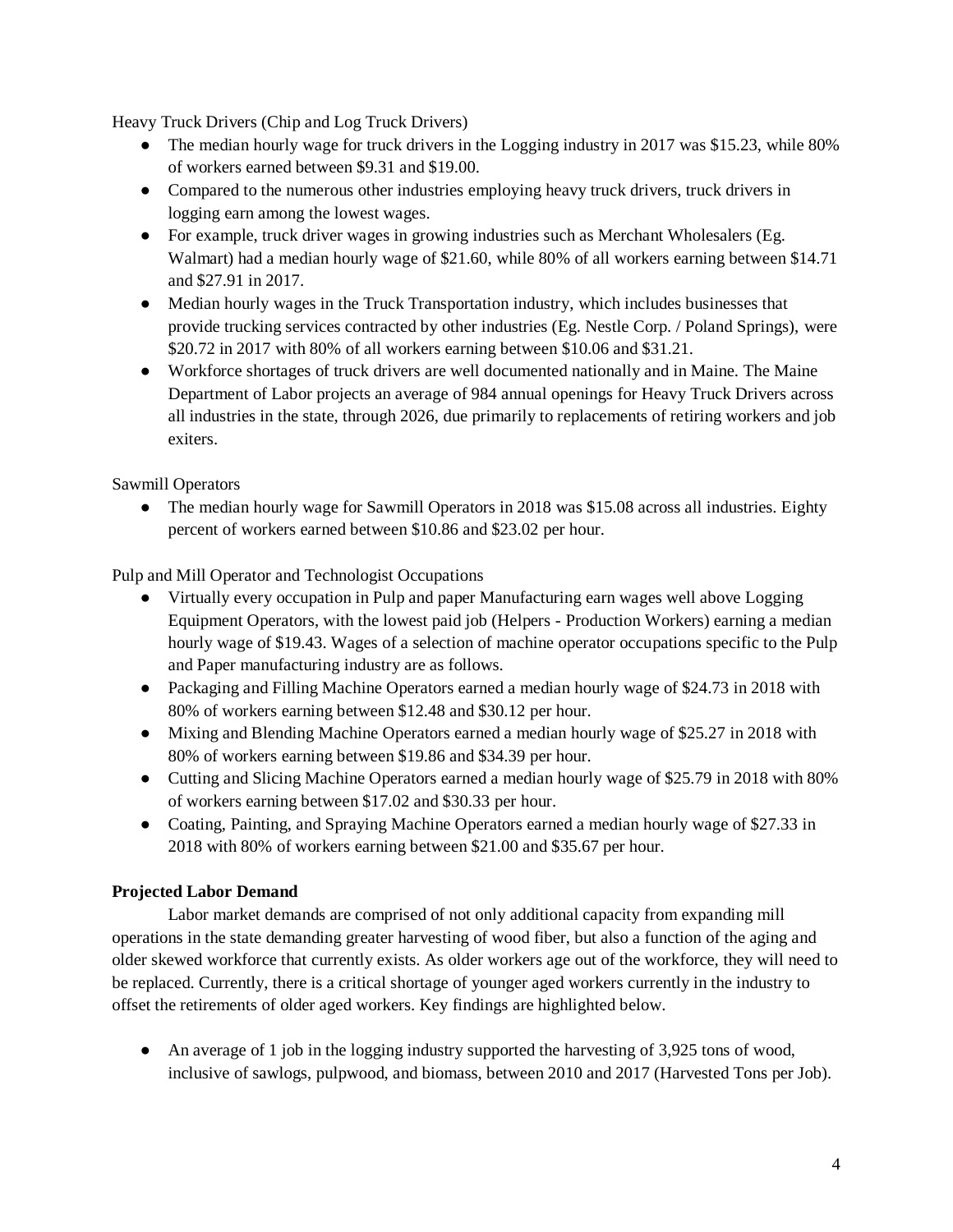- Several expansions have been announced beginning in 2018 at the Verso mill in Jay, Nine Dragons mills in Rumford and Old Town, and Pleasant River which collectively will add about 340 jobs at those facilities.<sup>3</sup>
- These expansions will in turn require just over 100 jobs in the logging industry above current levels once full expansions and operations are reached. 52 jobs will be in various logging equipment operator positions and about 25 heavy truck drivers, among other supporting and general/administrative jobs in the industry.
- Under the assumption that a new cross laminated timber manufacturing facility producing 50 MBF at full capacity will be cited in Maine, an estimated 29 additional jobs in logging will be needed.
- The age composition of the logging industry workforce skews significantly older than other production oriented industries, including manufacturing.
- Sixty-two percent of logging industry workers are 45 or older, compared to 55% for all production employment and 50 percent for all industries.
- The average wage for all worker classes in Maine's logging contractor industry increased by 9% since 2001, however wages for self-employed workers dropped by 21% over the period.
- Over 400 workers in the industry are in retirement age  $(65+)$ , while 850 workers will be reaching retirement age within the next 10 years. Attracting younger generations of workers will be critical in replacing the retiring workforce. Likewise, there is a disproportionately smaller share of younger age workers (25-44) able to offset the aging older cohorts.

## **Comparison of Current Employment Levels to 2014 Economic Impact Report**

- The 2014 Economic Impact Report by Dr. Mindy Crandall at the University of Maine estimated the total direct employment in the logging industry (harvesting) to be 4,632 jobs which supported another 2,711 jobs indirectly and induced. These estimates include proprietor income and supported employment, which are not easily reflected in public secondary data. As a result it is difficult to compare current employment estimates reported in our analysis directly to the impact estimates from the 2014 report.
- We use an input-output model developed by Economic Modeling Specialists Inc (EMSI) that relies on industry spending patterns provided by the US Bureau of Economic Analysis (BEA)

<sup>&</sup>lt;sup>3</sup> These figures are sources from news reports quoting anticipated jobs reported by respective companies. [https://observer-me.com/2018/04/19/pleasant-river-lumber-awarded-4-2m-grant-for-12m-project-in-d-f-company](https://observer-me.com/2018/04/19/pleasant-river-lumber-awarded-4-2m-grant-for-12m-project-in-d-f-company-conducting-20m-expansion-between-two-mills/)[conducting-20m-expansion-between-two-mills/](https://observer-me.com/2018/04/19/pleasant-river-lumber-awarded-4-2m-grant-for-12m-project-in-d-f-company-conducting-20m-expansion-between-two-mills/)

[http://www.mainebiz.biz/article/20180720/NEWS01/180729998/verso-to-upgrade-jay-mill-for-specialty](http://www.mainebiz.biz/article/20180720/NEWS01/180729998/verso-to-upgrade-jay-mill-for-specialty-papermaking)[papermaking](http://www.mainebiz.biz/article/20180720/NEWS01/180729998/verso-to-upgrade-jay-mill-for-specialty-papermaking)

[https://www.prnewswire.com/news-releases/verso-announces-strategic-investments-in-its-androscoggin-mill-in-jay](https://www.prnewswire.com/news-releases/verso-announces-strategic-investments-in-its-androscoggin-mill-in-jay-maine-300682841.html)[maine-300682841.html](https://www.prnewswire.com/news-releases/verso-announces-strategic-investments-in-its-androscoggin-mill-in-jay-maine-300682841.html)

<https://www.pressherald.com/2018/02/15/verso-to-restart-no-3-paper-machine-bringing-back-120-jobs/> [https://www.pressherald.com/2018/10/10/nd-paper-adds-to-its-maine-holdings-purchasing-the-old-town-mill-for-an](https://www.pressherald.com/2018/10/10/nd-paper-adds-to-its-maine-holdings-purchasing-the-old-town-mill-for-an-undisclosed-sum/)[undisclosed-sum/](https://www.pressherald.com/2018/10/10/nd-paper-adds-to-its-maine-holdings-purchasing-the-old-town-mill-for-an-undisclosed-sum/)

[http://www.mainebiz.biz/article/20181011/NEWS01/181019991/nd-paper-to-buy-and-reopen-old-town-mill](http://www.mainebiz.biz/article/20181011/NEWS01/181019991/nd-paper-to-buy-and-reopen-old-town-mill-restoring-100-jobs)[restoring-100-jobs](http://www.mainebiz.biz/article/20181011/NEWS01/181019991/nd-paper-to-buy-and-reopen-old-town-mill-restoring-100-jobs)

[http://www.mainebiz.biz/article/20180702/NEWS01/180709996/new-owner-of-rumford-paper-mill-will-retain](http://www.mainebiz.biz/article/20180702/NEWS01/180709996/new-owner-of-rumford-paper-mill-will-retain-workers-eyes-investment)[workers-eyes-investment](http://www.mainebiz.biz/article/20180702/NEWS01/180709996/new-owner-of-rumford-paper-mill-will-retain-workers-eyes-investment)